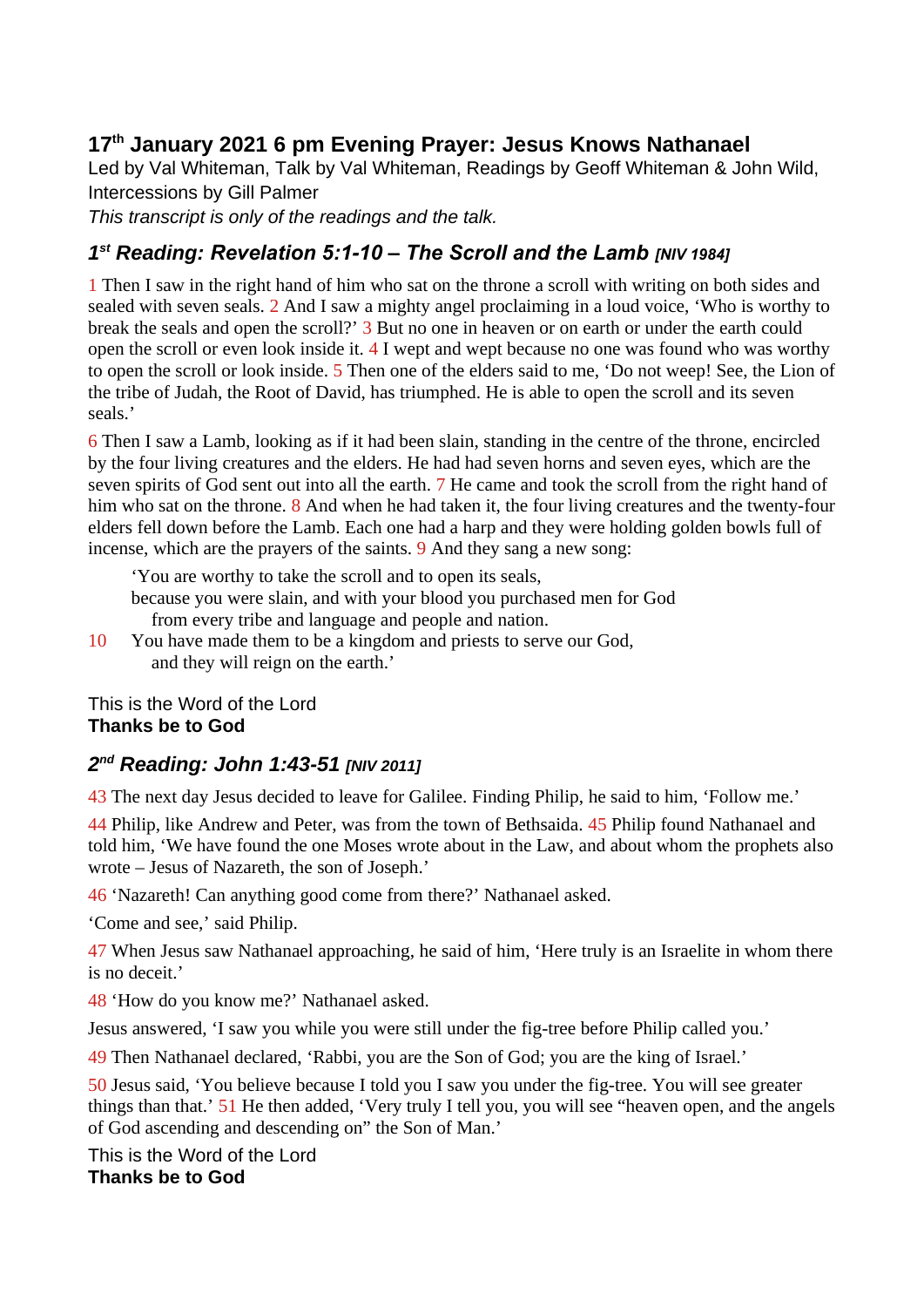## *Talk*

[Val Whiteman:]

We're thinking about commitment to Christ, from this reading in John. I don't remember ever having to preach on it before, so it's been an interesting experience doing the research. And it would be really helpful if you looked up the story of Jacob in Genesis after this.

In lockdown we've all found interesting things to do and for me, it's been a bit unusual. My father worked in wood all his life and he was very skilled, so I've always loved wood. Well, since lockdown, Geoff and I have been making holding crosses. I don't know if you can see them, or it, from wood which we cut from our garden. And I know, not everybody finds this thing fascinating, but I do.

So, here's the trunk, which is cut from one of the cherry trees that was ill, that we had to take out of our garden.

And Geoffrey kindly shaped it for me, so that it is a blank which looks like this. I cut it out.

And this is a really rough one that I've just started. So you can see I've just been doing the hacksawing on it. And it takes me ages to get it to the point where I linseed oiled it, and it's all smooth and beautiful and I can give it away.

The end result is very pleasing, at least to me, it gives me pleasure to shape and hold something. So, can you hold on to that sort of shaping thought for a while, while we go back to the reading.

The reading I'm looking for is the one in John which is Nathanael, the call of Nathanael. The Nathanael in this reading means 'given by God', like the more familiar 'Theodore', the Greek variant of it. And he's probably, if you are wondering why you haven't heard of him anywhere else, he's probably the Bartholomew of the other gospels, and 'Bartholomew' means, as you probably know, 'son of Tholomeus', and so that is sort of the equivalent of a surname. That's just in case you were worried that there was an extra disciple that John knew about, that the other gospel writers didn't, or *vice versa*.

So this is a rather odd story about the call of a man who came from Cana in Galilee, and had a very low opinion of anyone who came from Nazareth. You remember that Philip his friend asked how the crowd is to be fed at the feeding of the 5,000, and he's there then. And when the Greeks come to see Jesus in Jerusalem, in John 12, and Philip and Andrew bring them to see Him. Philip has a Greek name like Andrew (Nathanael doesn't).

When Philip, who calls Nathanael, speaks to Nathanael, you can sense his excitement. This Greek-speaking Andrew's brother, who comes from Bethsaida, the house of fish, Philip comes to Nathanael, obviously a friend, and he speaks to him about Jesus, and he is so excited! The structure of the sentence that he writes is, in the original, something like, "The Messiah! The one Moses and the prophets wrote about, we found Him!" And 'Nazareth' comes at the end, Jesus from



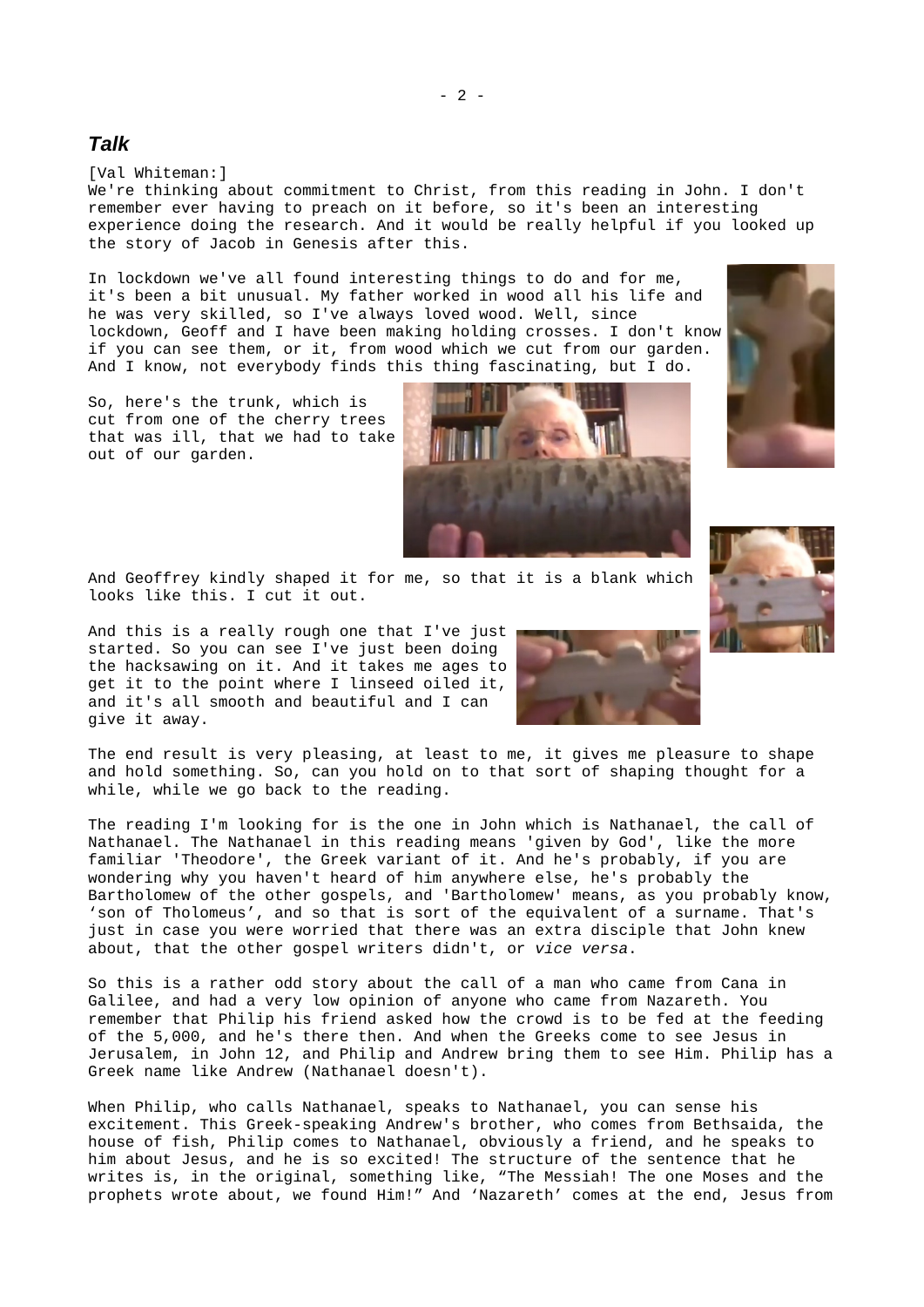Nazareth. When Nathanael jokes about Nazareth and Philip uses the same words for the inquiry that Jesus did to the disciples, "Come and see!"

And then there's the part I've always found a bit strange: when he comes to Jesus, Jesus describes Nathanael as "an Israelite, in whom there is no guile or deceit." The word he uses there interestingly is the same word that's used for fishing hook, somebody that you hook in by guile or deceit. But if you look at the end of the reading, verse 51, you may get a clue as to why Jesus says this, because Jesus is talking about Jacob. I don't know whether, when Nathanael was under the fig tree, he was contemplating Jacob's life. If he were, it would make sense. But you remember, and this is where the Genesis passage comes in, that Jacob, the trickster, tricked his brother out of his birthright, his brother Esau. And more than that, with the help of his mother, he also tricked him out of his blessing from Isaac, normally reserved for the firstborn. And Esau was of course the older twin. If you want to look at that, that's in Genesis 25 & 27.

So, when Jacob is growing up, and for a lot of Genesis, the Genesis story, he is not a very pleasant person: he tricks his way through life. As a patriarch, you know, you feel he's got a fairly long way to go before he meets anything like God's standards. You remember, he goes and finds a wife, with his kinsmen Laban, who in turn tricks him. When he's coming home again, he is frightened of Esau, with good reason. And so when he's travelling home with all his flocks that he's got with Laban and all his wives and all these children, he waits, and he talks to God and he's, perhaps for the first time in his life, a frightened man coming home, he really wrestles with God in prayer, he spends the night, Genesis talks about him wrestling with an angel in Genesis 32. So, when the angel has finished wrestling with him, slightly later, God appears during a dream that Jacob has, which we'll talk about in a minute, and his name is changed. You remember that Jacob is one of the patriarchs from whom the nation of Israel descended. He's the one who had the 12 sons from whom the 12 tribes are named. He really seems to have found walking in God's way very challenging. As I say, he's full of guile.

So when Jesus tells Nathanael that he has no guile, he's paying him a huge compliment. Unlike the patriarch and unlike many of his contemporaries and indeed Israelites through history, Nathanael is genuine. He wants to obey God's law, and walk God's way.

You can see Nathanael's astonishment, that Jesus should have known him in this way and known that he was meditating under a fig tree. And something as slight as that convinces him that Jesus is who Philip said He was: "the Messiah, the Son of God and the King of Israel." Jesus' answer to him after that takes us to the crux of this passage.

How does Nathanael believe? On the evidence before him, he accepts who Jesus is, he accepts the testimony of Philip. But Jesus says at that moment, Nathanael actually doesn't understand what it means for Jesus to be Son of God and King of Israel: they're just words. Nathanael is wonderfully moved by the fact that he seems to have found the Messiah, but there's no depth to his knowledge. Following Jesus will deepen his understanding of who Jesus is and what He's come to do.

So at the end of the passage in verse 51, Jesus goes back to the Jacob story. Still on the way home, after the wrestling, Jacob sleeps. And he sees visions of angels ascending and descending on a ladder from Heaven to Earth. It's one of the most famous pictures from the Old Testament, you probably remember Jacob's ladder. There are various interpretations of this, a lot of them from Jewish theology, but one is that the vision occurred on the same mountain on which later the Temple at Jerusalem was built. So it represented the Old Covenant, where the link between Heaven and Earth, the ladder, was the sacrificial system. In the passage in John, and this is a sort of mind-blowing bit, Jesus says that